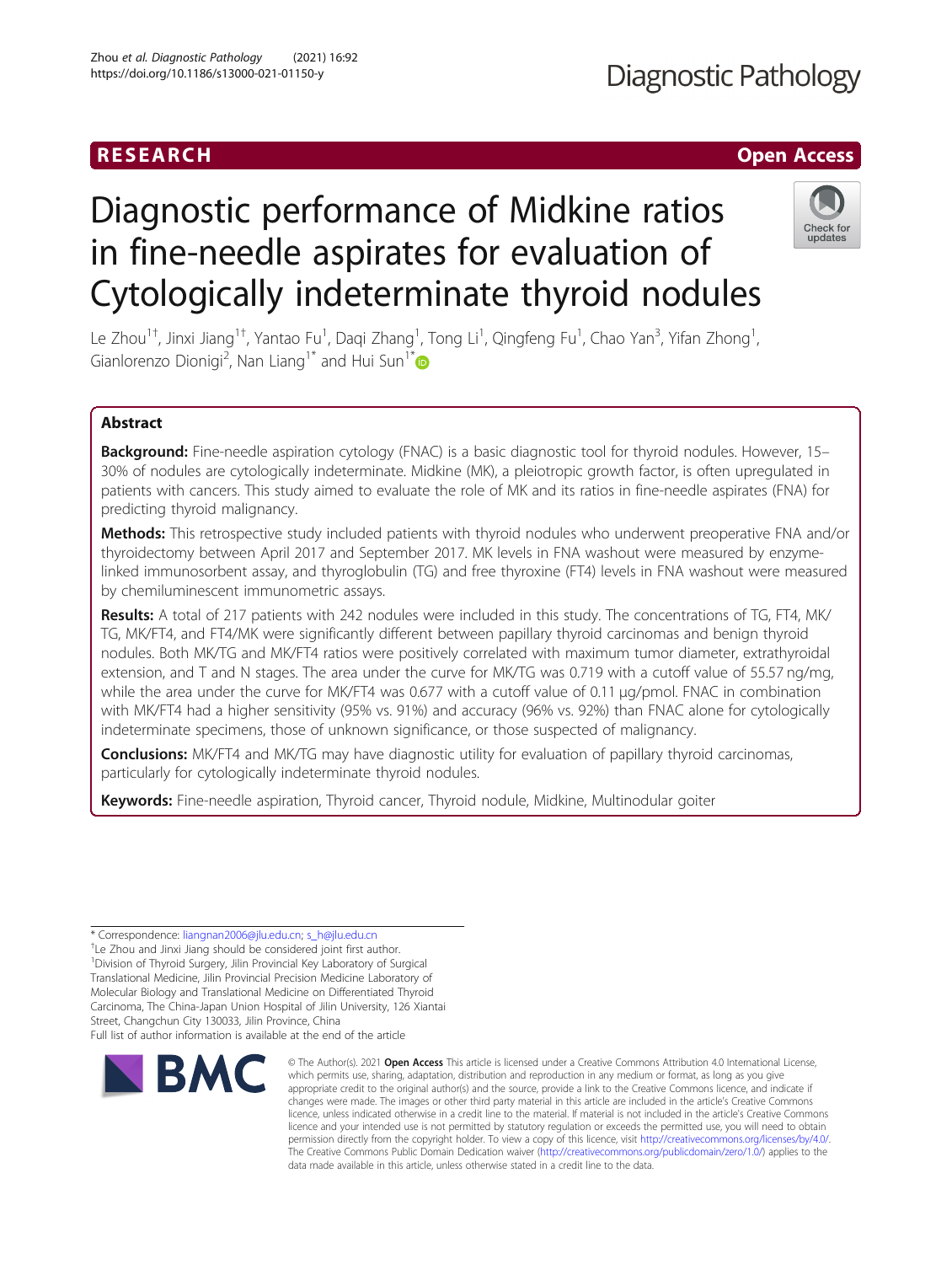# Background

The incidence of thyroid nodules is high, with a reported prevalence of 19 to 67% in the general population [\[1](#page-7-0)]. Neck ultrasound (US) has well-known utility for evaluating thyroid nodules and is recommended as a first-line imaging approach to determine the need for further cytological examination [[2\]](#page-7-0). US-guided fine-needle aspiration cytology (FNAC) is a minimally invasive procedure that can provide valuable clinical and pathological information through evaluation of thyroid nodule aspirates using the Bethesda classification system [[3\]](#page-7-0). For most patients, the combination of US and FNAC is the optimal diagnostic approach. However, the reported proportion of specimens determined to be cytologically indeterminate using FNAC ranges from 15 to 30% [\[4](#page-7-0)]. Therefore, additional morphological and functional methods to complement these evaluations should be identified. Researchers have focused on US elastography and biomarkers, such as BRAF, RAS, RET/PTC, galactine-3, HBME-1, and cytokeratin 19, with the hope of making up for the defects of the existing technology [[2,](#page-7-0) [5](#page-7-0)–[7\]](#page-7-0). Since the measurement of thyroglobulin (TG) in FNA washout was first proposed as a supplementary method to FNAC for the detection of cervical lymph nodes metastases in 1992, growing numbers of studies have focused on the diagnostic performance of markers in FNA washout in thyroid cancer [\[8](#page-7-0)–[11\]](#page-7-0). Despite the contribution made by these methods in aiding the diagnosis of uncertain nodules, they have not completely solved this problem. More reliable biomarkers need to be further explored and discovered, which will help clinical decision-making.

Midkine (MK), a 13-kDa pleiotropic growth factor, is often upregulated in patients with cancer  $[3, 12-15]$  $[3, 12-15]$  $[3, 12-15]$  $[3, 12-15]$  $[3, 12-15]$  $[3, 12-15]$  $[3, 12-15]$ . Upregulation of MK has been shown to be closely associated with several oncogenic characteristics, including increased cell proliferation, invasion, migration, and angiogenesis. Expression of MK, which is downstream of BRAF, is highly related to BRAF mutations [[13](#page-8-0)]. In addition, higher expression of MK in patients with thyroid cancer has been associated with extrathyroidal invasion, lymph node metastases, and advanced tumor stage [[2,](#page-7-0) [16\]](#page-8-0). Unfortunately, given its widespread expression in many cancer types, serum MK levels have relatively low diagnostic specificity for identifying thyroid cancer; however, determination of MK expression within nodules has been shown to have some diagnostic promise [\[4](#page-7-0), [16](#page-8-0)]. Several studies have determined MK concentrations in FNA washout samples of thyroid nodules [\[4](#page-7-0)]. The MKto-TG ratio (MK/TG) has been shown to have better diagnostic performance than the MK level alone [\[4](#page-7-0)]; however, the TG concentration in thyroid nodules is generally beyond the range of clinical detection (> 500 ng/mL), which can lead to an inaccurate or incalculable

ratio. Since free thyroxine (FT4) is thyroid tissue-specific and expressed at the same order of magnitude as MK [[17\]](#page-8-0), we propose the use of the MK-to-FT4 ratio (MK/ FT4) in this study, aiming to facilitating the diagnostic utility of MK concentrations.

In this study, we aimed to determine the diagnostic accuracy of MK concentrations, especially MK/FT4 and MK/TG, obtained from FNA in predicting malignancy in patients with thyroid nodules. We also aimed to examine the relationship of these variables with clinicopathologic characteristics, American College of Radiology Thyroid Imaging Reporting and Data System (ACR TI-RADS) categorization, and Bethesda categorization of FNAs.

# Materials and methods

# Study population

Our subjects  $(n = 217)$  were consecutive patients with thyroid nodules who underwent preoperative FNA and/ or thyroidectomy at the Division of Thyroid Surgery at China-Japan Union Hospital of Jilin University between April 2017 and September 2017. Patients were excluded if they had other thyroid diseases (e.g., Graves' hyperthyroidism or Hashimoto's thyroiditis), other malignant tumors, or liver, kidney, or nervous system diseases. Sequential thyroid nodule sample evaluation steps are shown in Fig. 1.

# Instruments and methods Sonography

Thyroid US was performed preoperatively by two radiologists using an 8- to 13-MHz linear array probe (S50 PRO, Sonoscape, Shenzhen, China). Sonographic features considered suspicious for malignancy are presented in Additional file [1.](#page-7-0) Using thyroid US, nodules were classified from TR1 through TR5 based on the ACR TI-RADS.

# Cytological examination

All preoperative FNAs were performed by two experienced surgeons (> 5 years of experience) under US guidance with local anesthesia. For each nodule, one to two FNA samples were obtained using a 22-G needle

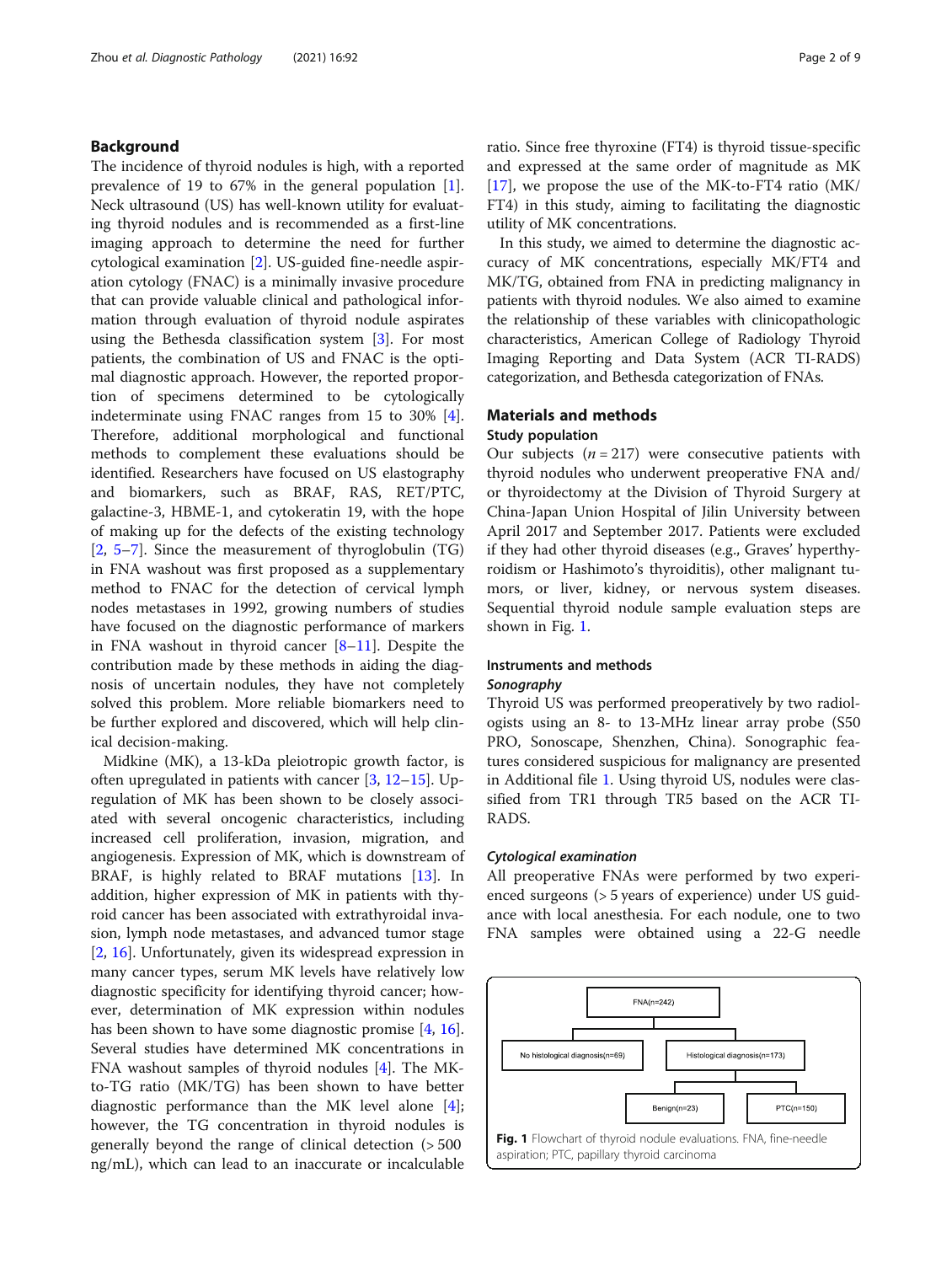without applying suction. After the content of each needle was expelled onto a microscope slide for conventional cytology, the needle was rinsed with 600 μL of phosphate-buffered solution. The washout was then aliquoted and stored immediately at − 80 °C until assays were performed. Slides were stained using hematoxylin and eosin and evaluated by pathologists blinded to the original classification. Cytological evaluations were classified into categories I through VI using the Bethesda System for Reporting Thyroid Cytopathology [[18\]](#page-8-0) as follows: I, non-diagnostic or unsatisfactory; II, benign; III, atypia of undetermined significance or follicular lesion of undetermined significance; IV, follicular neoplasm or suspicious for a follicular neoplasm; V, suspicious for malignancy; or VI, malignancy.

# MK measurement

FNA washout samples were transported to the laboratory in a temperature-controlled system. MK measurements were performed using a human MK ELISA Kit (E-EL-H2297c, Elabscience, Houston, TX) with modifications. The detection range of this kit has been shown to be 0.156–10 ng/mL, with normal serum MK levels generally less than 0.5 ng/mL [\[19\]](#page-8-0). This kit can detect natural or recombinant human MK without obvious cross-reactivity with other related proteins and with inplate and inter-plate coefficients of variation of < 10%.

# TG and FT4 measurements

TG and FT4 levels were measured in FNAs. TG and FT4 were detected by chemiluminescent immunometric assays (cat. Nos. 06445896 for TG and 07976836 for FT4, Roche Diagnostics GmbH, Mannheim, Germany). For TG detection, the washout was diluted 10:1000.

#### Histopathology

Thyroid nodules corresponding to the FNA underwent diagnostic evaluations of surgical histopathology by an expert panel blinded to all MK data. All nodules were classified as either benign thyroid nodules or papillary thyroid carcinomas (PTC)s.

## Statistical analysis

Data were analyzed using SPSS 22.0 (IBM, Armonk, NY) and presented as mean ± standard deviation, median (range), or number (percentage). Kruskal–Wallis and Mann–Whitney *U* tests were used for multiple comparisons. Spearman bivariate correlations were made among the variables and clinicopathological characteristics. Multivariate linear regression analysis was used to screen for independent significant risk factors. Receiver operating characteristic (ROC) curves were used to calculate areas under the ROC curve (AUCs) and to evaluate

diagnostic values. P-values less than 0.05 were considered to indicate statistical significance.

# Results

# Baseline demographic and clinical characteristics of study cohort

As shown in Table 1, a total of 217 patients (43 males and 174 females) with 242 nodules (23 benign thyroid nodules and 150 PTCs) determined by histopathological analysis were evaluated. Most nodules were categorized as either FNA II (28.1%) or FNA VI (58.3%) on cytologic analysis. Nodules were classified into the five ACR TI-RADS categories (TR1-TR5) as follows: 3.6, 4.1, 5.9, 29.5, and 56.8%, respectively.

# MK ratios in benign and malignant thyroid nodules

We first compared MK, FT4, and TG concentrations and MK ratios (MK/TG, MK/FT4, and FT4/MK) between nodules determined to be benign and PTCs by histopathological analysis. As illustrated in Table [2](#page-3-0) and Fig. [2](#page-3-0), five of the indicators (with the exception of MK level), had significantly different values between benign and malignant nodules  $(P < 0.05)$ . MK/TG was significantly higher in PTCs (80.59 ng/mg) than benign

|              |  |  | Table 1 Baseline demographic and clinical characteristics of |  |
|--------------|--|--|--------------------------------------------------------------|--|
| study cohort |  |  |                                                              |  |

| Demographic and clinical characteristics | <b>Total</b> |
|------------------------------------------|--------------|
| Number of patients                       | 217          |
| Gender                                   |              |
| Male                                     | 43 (19.8%)   |
| Female                                   | 174 (80.2%)  |
| Age (years)                              |              |
| Children (≤18)                           | $0(0\%)$     |
| Youth (19-44)                            | 100 (46.1%)  |
| Middle age (45-59)                       | 103 (47.5%)  |
| Elderly $(≥60)$                          | 14 (6.5%)    |
| Number of nodules                        | 242          |
| Histopathology                           |              |
| Absent                                   | 69 (28.5%)   |
| Benign                                   | 23 (9.5%)    |
| PTC                                      | 150 (62.0%)  |
| <sup>a</sup> FNA                         |              |
| I                                        | 8 (3.3%)     |
| $\parallel$                              | 68 (28.1%)   |
| $\parallel$                              | 4 (1.7%)     |
| $\mathsf{IV}$                            | $0(0\%)$     |
| V                                        | 21 (8.7%)    |
| VI                                       | 141 (58.3%)  |

<sup>a</sup> FNA fine-needle aspiration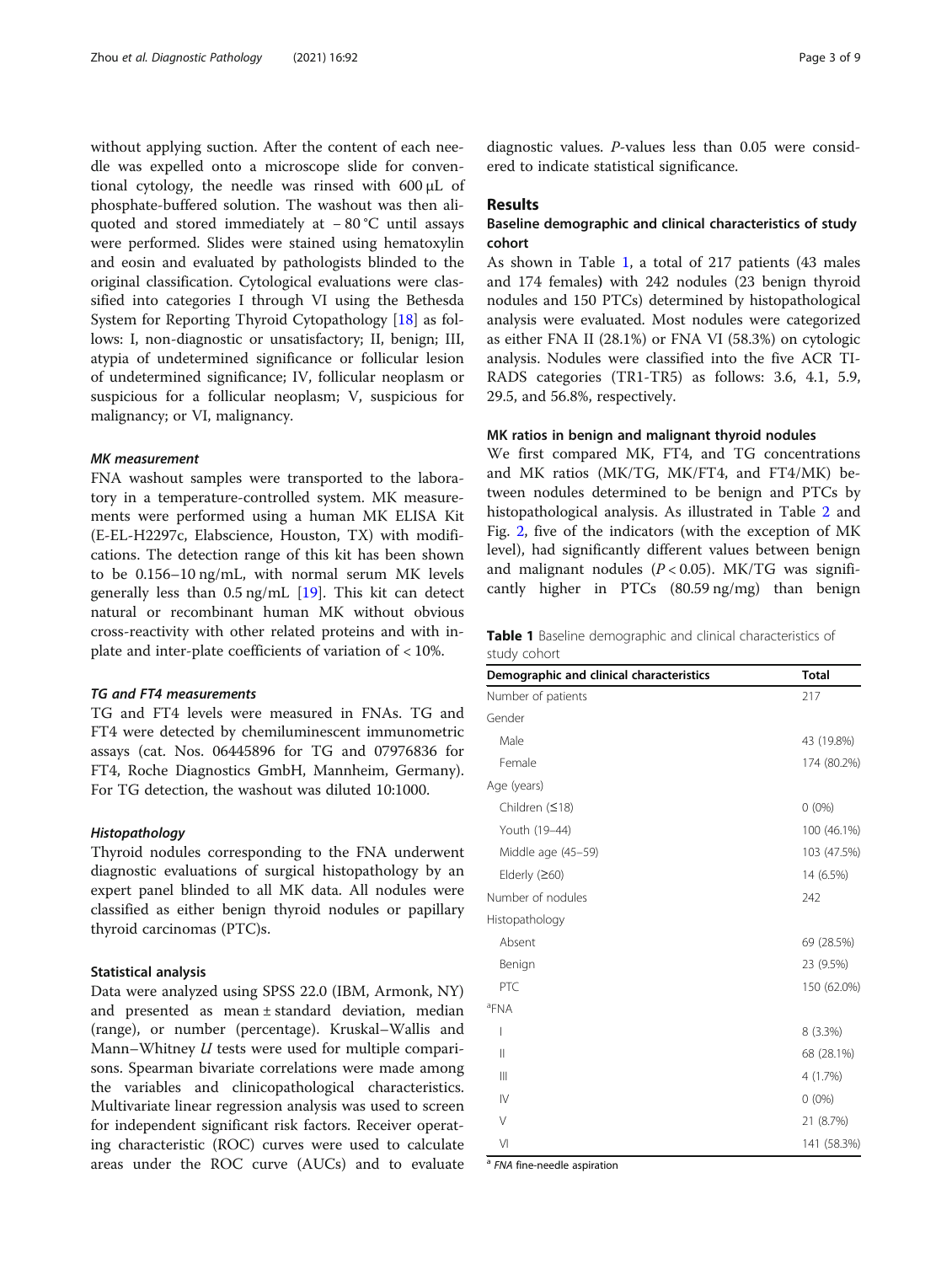| <b>Indicators</b>    | Benign                        | <b>PTC</b>                    | P value  |
|----------------------|-------------------------------|-------------------------------|----------|
| $MK$ (ng/ml)         | 0.31(0.02, 3.83)              | 0.41(0.01,16.93)              | 0.402    |
| TG (nq/ml)           | 24,375.00 (336.50,300,500.00) | 5467.00 (155.00,3,224,500.00) | $0.008*$ |
| MK/TG (ng/mg)        | 20.16 (0.31.666.65)           | 80.59 (1.52,4021.37)          | $0.001*$ |
| FT4 (pmol/L)         | 9.54 (1.04,332.90)            | 3.87 (0.33,141.30)            | $0.037*$ |
| $MK/FT4(\mu q/pmol)$ | 0.03(0.002,0.34)              | 0.09(0.001, 8.21)             | $0.006*$ |
| $FT4/MK$ (pmol/µg)   | 32.48 (2.94,453.94)           | 11.50 (0.12,910.94)           | $0.006*$ |
| $* P < 0.05$         |                               |                               |          |

<span id="page-3-0"></span>Table 2 MK ratios in benign versus malignant thyroid nodules

nodules  $(20.16 \text{ ng/mg})$   $(P = 0.001)$ . Similarly, MK/FT4 was significantly higher in PTCs (0.09 μg/pmol) than benign nodules  $(0.03 \mu g/pmol)$   $(P = 0.006)$ . Finally, TG, FT4 and FT4/MK were significantly higher in benign nodules than PTCs. These findings suggested that MK ratios may have utility in distinguishing benign nodules from PTCs.

# Relationship between MK ratios and clinicopathological features

We further explored the associations of MK, TG, FT4, and MK ratios with several clinicopathological features with prognostic implications, including the number of nodules, maximum tumor diameter (MTD), extrathyroidal extension (ETE), and TNM staging. As shown in Table [3](#page-4-0), MK expression significantly differed according to MTD  $(P = 0.000)$ , T stage  $(P = 0.008)$ , and N stage  $(P = 0.006)$ . TG and FT4 levels, however, only differed according to ETE. Both MK/TG and MK/FT4 increased with MTD  $(P = 0.009$  and 0.001, respectively) and significantly differed according to ETE  $(P = 0.001$  and 0.003, respectively). MK/TG and MK/FT4 increased with T stage (both  $P =$ 0.002). However, only MK/FT4 increased with N stage  $(P = 0.025)$ . There were also significant differences for FT4/MK in MTD ( $P = 0.001$ ), ETE ( $P = 0.003$ ), T stage

 $(P = 0.002)$ , and N stage  $(P = 0.025)$ . Both MK/TG and MK/FT4 were positively correlated with MTD, ETE, T stage, and N stage despite correlation coefficients less than 0.5 ( $P < 0.05$ ; Table [4\)](#page-5-0). Furthermore, multivariate linear regression analyses were carried out based on the above results, but data were not shown due to the lack of fitted models. These findings suggest that MK/TG and MK/FT4 may have potential prognostic utility for PTC.

# Diagnostic utility of MK ratios for identifying malignant thyroid nodules

To evaluate the diagnostic utility of the six indicators for distinguishing PTCs from benign nodules, we drew ROC curves and analyzed AUCs. As illustrated in Fig. [3](#page-5-0), only MK/TG and MK/FT4 showed significant AUC values greater than 0.5. The AUCs and optimal cutoffs were 0.719 and 55.57 ng/mg for MK/TG and 0.677 and 0.11 μg/pmol for MK/FT4, respectively. No significant difference was observed between MK/TG and MK/FT4. Although MK/TG showed a higher sensitivity (58%) and accuracy (62%) than MK/FT4 (44 and 50%, respectively), MK/FT4 showed a better specificity (91%) than MK/TG  $(87%)$  (Additional file [1](#page-7-0)). These findings suggest that both ratios have good diagnostic performance for discriminating benign nodules from PTCs.

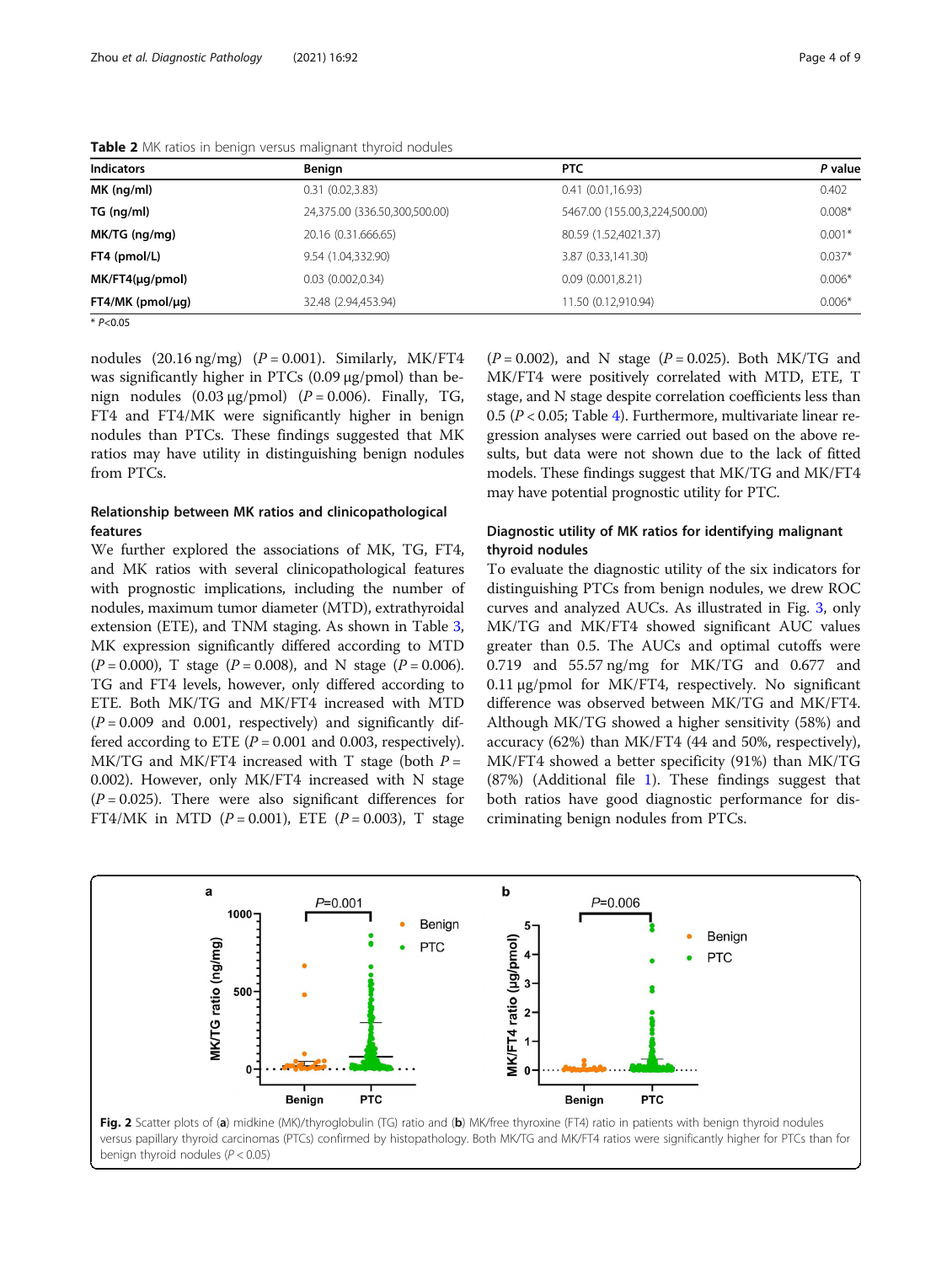<span id="page-4-0"></span>

| (1.52, 1202.08)<br>(1.52,4021.37)<br>(3.56, 2380.22)<br>(0.31, 1766.59)<br>(2.37,4021.37)<br>(1.52,4021.37)<br>(2.37, 1766.59)<br>(3.56, 2380.22)<br>(3.99, 861.67)<br>161.09<br>138.95<br>137.38<br>210.42<br>196.78<br>60.50<br>58.83<br>70.97<br>40.31<br>$0.009*$<br>0.119<br>0.691<br>0.431<br>25 (560,3,224,500)<br>25 (155,3,224,500)<br>3479.75 (1117.519935)<br>25 (155,230,050)<br>29 (171,230,050)<br>25 (155,178,100)<br>5 (155,178,100)<br>(199,3,224,500)<br>5 (171,230,050)<br>(199,3,224,500)<br>(1845,300,500)<br>5003<br>5711.<br>5711<br>4119.<br>8205<br>9230<br>3457<br>5807<br>5003<br>8205<br>$0.008*$<br>$0.000*$<br>0.392<br>0.241<br>0.55 (0.02,9.79)<br>1.37 (0.30,8.05)<br>(0.015, 16.93)<br>(0.013, 12.07)<br>(0.02, 12.07)<br>(0.02, 16.93)<br>0.56<br>(0.06,16.93)<br>(0.013, 6.42)<br>(0.02, 12.07)<br>(0.06, 16.93)<br>$2.50 \pm 2.84$<br>0.39<br>0.61<br>0.35<br>0.47<br>0.27<br>0.37<br>0.27<br>Capsule and the outside<br>d <sub>Soft</sub> tissues or strap<br>Number of nodules<br>$>1$ cm, $\leq$ 2 cm<br>$>2$ cm, $\leq 4$ cm<br>No invasion<br>Multiple<br>muscles<br>$\leq 1$ cm<br>Solitary<br><b>ALIN<sub>e</sub></b><br>T <sub>1</sub> b<br>Tia<br>$\Gamma$ |                  |                   |                        |        | pmol)                   | value    | FT4/MK (pmol<br>(Brl/    | value    |
|----------------------------------------------------------------------------------------------------------------------------------------------------------------------------------------------------------------------------------------------------------------------------------------------------------------------------------------------------------------------------------------------------------------------------------------------------------------------------------------------------------------------------------------------------------------------------------------------------------------------------------------------------------------------------------------------------------------------------------------------------------------------------------------------------------------------------------------------------------------------------------------------------------------------------------------------------------------------------------------------------------------------------------------------------------------------------------------------------------------------------------------------------------------------------------------------------------|------------------|-------------------|------------------------|--------|-------------------------|----------|--------------------------|----------|
|                                                                                                                                                                                                                                                                                                                                                                                                                                                                                                                                                                                                                                                                                                                                                                                                                                                                                                                                                                                                                                                                                                                                                                                                          |                  | 0.158             |                        | 0.449  |                         | 0.324    |                          | 0.324    |
| T stage                                                                                                                                                                                                                                                                                                                                                                                                                                                                                                                                                                                                                                                                                                                                                                                                                                                                                                                                                                                                                                                                                                                                                                                                  |                  | 96 (2.10,4021.67) | 3.8 (0.33,78.57)       |        | 0.1 (0.002,6.84)        |          | 9.57 (0.15,563.76)       |          |
|                                                                                                                                                                                                                                                                                                                                                                                                                                                                                                                                                                                                                                                                                                                                                                                                                                                                                                                                                                                                                                                                                                                                                                                                          |                  |                   | (0.48, 141.3)<br>4.06  |        | 0.07 (0.001,8.21)       |          | 14.81 (0.12,910.94)      |          |
|                                                                                                                                                                                                                                                                                                                                                                                                                                                                                                                                                                                                                                                                                                                                                                                                                                                                                                                                                                                                                                                                                                                                                                                                          |                  | 0.009*            |                        | 0.395  |                         | $0.001*$ |                          | $0.001*$ |
|                                                                                                                                                                                                                                                                                                                                                                                                                                                                                                                                                                                                                                                                                                                                                                                                                                                                                                                                                                                                                                                                                                                                                                                                          |                  |                   | (0.54,96.95)<br>4.05   |        | 0.06 (0.001,8.21)       |          | 17.06 (0.12,910.94)      |          |
|                                                                                                                                                                                                                                                                                                                                                                                                                                                                                                                                                                                                                                                                                                                                                                                                                                                                                                                                                                                                                                                                                                                                                                                                          |                  |                   | (0.33, 80.69)<br>3.85  |        | 0.32 (0.004,6.32)       |          | 3.16 (0.16,222.71)       |          |
|                                                                                                                                                                                                                                                                                                                                                                                                                                                                                                                                                                                                                                                                                                                                                                                                                                                                                                                                                                                                                                                                                                                                                                                                          |                  | 389.81 ± 516.56   | (0.39, 141.3)<br>2.29  |        | $1.07 \pm 1.47$         |          | $9.53 \pm 16.76$         |          |
|                                                                                                                                                                                                                                                                                                                                                                                                                                                                                                                                                                                                                                                                                                                                                                                                                                                                                                                                                                                                                                                                                                                                                                                                          |                  | $0.001*$          |                        | 0.009* |                         | $0.003*$ |                          | $0.003*$ |
|                                                                                                                                                                                                                                                                                                                                                                                                                                                                                                                                                                                                                                                                                                                                                                                                                                                                                                                                                                                                                                                                                                                                                                                                          |                  |                   | (0.39, 332.9)<br>6.56  |        | 0.05 (0.001,8.21)       |          | 21.92 (0.12,708.99)      |          |
|                                                                                                                                                                                                                                                                                                                                                                                                                                                                                                                                                                                                                                                                                                                                                                                                                                                                                                                                                                                                                                                                                                                                                                                                          |                  |                   | (0.33, 141.3)<br>2.73  |        | 0.21 (0.005,6.84)       |          | 4.74 (0.15,222.71)       |          |
|                                                                                                                                                                                                                                                                                                                                                                                                                                                                                                                                                                                                                                                                                                                                                                                                                                                                                                                                                                                                                                                                                                                                                                                                          |                  |                   | 5.2 (0.51,96.96)       |        | (0.001, 6.32)<br>0.0096 |          | 15.66 (0.16,910.94)      |          |
|                                                                                                                                                                                                                                                                                                                                                                                                                                                                                                                                                                                                                                                                                                                                                                                                                                                                                                                                                                                                                                                                                                                                                                                                          |                  | $0.002*$          |                        | 0.269  |                         | $0.002*$ |                          | $0.002*$ |
|                                                                                                                                                                                                                                                                                                                                                                                                                                                                                                                                                                                                                                                                                                                                                                                                                                                                                                                                                                                                                                                                                                                                                                                                          |                  |                   | (0.54, 89.70)<br>3.96  |        | 0.06 (0.001,8.21)       |          | 16.63 (0.12,708.99)      |          |
|                                                                                                                                                                                                                                                                                                                                                                                                                                                                                                                                                                                                                                                                                                                                                                                                                                                                                                                                                                                                                                                                                                                                                                                                          |                  |                   | (0.33, 80.69)<br>4.08  |        | 0.31 (0.005,2.85)       |          | 3.24 (0.35,222.71)       |          |
|                                                                                                                                                                                                                                                                                                                                                                                                                                                                                                                                                                                                                                                                                                                                                                                                                                                                                                                                                                                                                                                                                                                                                                                                          |                  |                   | (0.39, 141.3)<br>2.29  |        | 0.59 (0.02,5.00)        |          | 1.68 (0.20,56.72)        |          |
| (8.82, 861.67)<br>3327<br>0.35(0.11, 3.22)<br>T3b                                                                                                                                                                                                                                                                                                                                                                                                                                                                                                                                                                                                                                                                                                                                                                                                                                                                                                                                                                                                                                                                                                                                                        | 25 (1117.519935) | 210.42            | 3.05<br>(0.51,96.96)   |        | 0.10 (0.002,6.32)       |          | 15.66 (0.16,551.37)      |          |
| (3.99,660.37)<br>332.18<br>5 (3255,9726)<br>6490<br>3.22 (0.01, 6.42)<br>T4a                                                                                                                                                                                                                                                                                                                                                                                                                                                                                                                                                                                                                                                                                                                                                                                                                                                                                                                                                                                                                                                                                                                             |                  |                   | (6.73, 11.84)<br>9.29  |        | 0.48 (0.001,0.95)       |          | (1.05, 910.94)<br>455.99 |          |
| 0.635<br>$0.006*$<br>N stage                                                                                                                                                                                                                                                                                                                                                                                                                                                                                                                                                                                                                                                                                                                                                                                                                                                                                                                                                                                                                                                                                                                                                                             |                  | 0.064             |                        | 0.587  |                         | $0.025*$ |                          | $0.025*$ |
| (1.52,4021.37)<br>46.35<br>(171.00,230,050.00)<br>4645.00<br>0.26 (0.02,9.79)<br>$\gtrapprox$                                                                                                                                                                                                                                                                                                                                                                                                                                                                                                                                                                                                                                                                                                                                                                                                                                                                                                                                                                                                                                                                                                            |                  |                   | (0.33, 78.50)<br>4.53  |        | 0.07 (0.001,6.84)       |          | 5.16 (0.15,708.99)       |          |
| (2.37, 2380.22)<br>111.80<br>(155.00,3,224,500.00)<br>6162.50<br>(0.013, 16.93)<br>0.52<br>$\overline{z}$                                                                                                                                                                                                                                                                                                                                                                                                                                                                                                                                                                                                                                                                                                                                                                                                                                                                                                                                                                                                                                                                                                |                  |                   | (0.39, 141.30)<br>3.72 |        | 0.13(0.001, 8.21)       |          | 7.94 (0.12,910.94)       |          |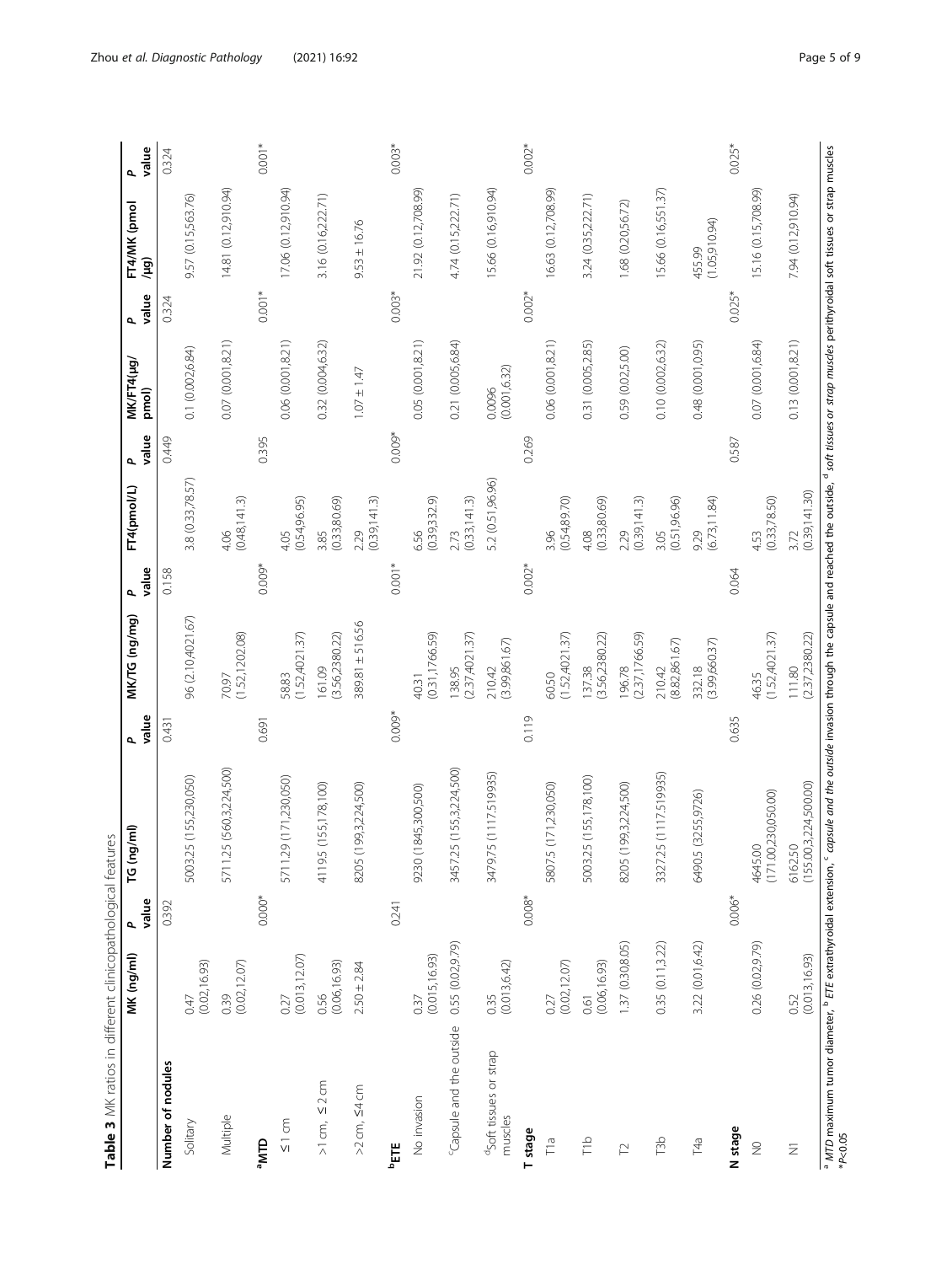| Clinicopathology  | МK       |          | TG       |          | <b>MK/TG</b> |          | FT4      |          | MK/FT4   |          | FT4/MK   |          |
|-------------------|----------|----------|----------|----------|--------------|----------|----------|----------|----------|----------|----------|----------|
|                   |          | р        |          | р        | r            | р        |          | р        |          | p        |          | р        |
| Number of nodules | $-0.070$ | 0.394    | 0.065    | 0.433    | $-0.116$     | 0.158    | 0.062    | 0.451    | $-0.081$ | 0.325    | 0.081    | 0.325    |
| <sup>a</sup> MTD  | 0.352    | $0.000*$ | $-0.105$ | 0.199    | 0.359        | $0.000*$ | $-0.180$ | $0.027*$ | 0.374    | $0.000*$ | $-0.374$ | $0.000*$ |
| <b>PETE</b>       | 0.105    | 0.170    | $-0.235$ | $0.002*$ | 0.278        | $0.000*$ | $-0.215$ | $0.004*$ | 0.235    | $0.002*$ | $-0.235$ | $0.002*$ |
| T stage           | 0.221    | $0.003*$ | $-0.164$ | $0.031*$ | 0.319        | $0.000*$ | $-0.151$ | $0.048*$ | 0.303    | $0.000*$ | $-0.303$ | $0.000*$ |
| N stage           | 0.254    | $0.002*$ | 0.027    | 0.742    | 0.166        | $0.042*$ | $-0.046$ | 0.578    | 0.193    | $0.018*$ | $-0.193$ | $0.018*$ |

<span id="page-5-0"></span>Table 4 Correlation between MK ratios and clinicopathological features

 $a$  MTD maximum tumor diameter,  $b$  ETE extrathyroidal extension

 $*P<0.05$ 

# Performance of MK ratios in combination with FNAC classification

We further explored whether MK ratios could complement preoperative FNAC-based diagnoses. As shown in Additional file [2](#page-7-0), the six indicators had significantly different values for the five FNA categories ( $P < 0.05$ ); however, these observed differences were mainly accounted for by FNA categories II and VI (Table [5](#page-6-0)), a finding that is consistent with our clinical experience. Since FNAC is known to have limitations for certain tumor types, we placed more emphasis on FNA categories I, III, and V. FNAC combined with MK/FT4 had higher sensitivity (95%) and accuracy (96%) than FNAC alone (91 and 92%, respectively) (Table [6\)](#page-6-0). FNAC in combination with MK/TG did not change the diagnostic performance significantly, demonstrating that MK/FT4 had better diagnostic utility for identifying malignant nodules in combination with FNAC, particularly for FNA categories I, III, and V.

Similarly, we evaluated the diagnostic utility of these indicators when combined with the ACR TI-RADS. Based

on sonographic features considered suspicious for malignancy (Additional file [3\)](#page-7-0) and the histopathological diagnosis, the ROC curve for ACR TI-RADS had an AUC of 0.848 ( $P = 0.001$ ) with an optimal cutoff value of 4.5 points (Additional file [4](#page-7-0)). Based on this finding, we compared the diagnostic efficacy of combining ACR TI-RADS with MK ratios. As shown in Additional file [5](#page-7-0), higher sensitivities were identified when combining ACR TI-RADS with either MK/FT4 (91%) or MK/TG (89%) than when using ACR TI-RADS alone (83%). Higher accuracies were also identified when combining ACR TI-RADS with either MK/FT4 (88%) or MK/TG (87%) than ACR TI-RADS alone (83%). Lower specificities were found, however, when combining ACR TI-RADS with either MK/FT4 (65%) or MK/TG (70%) than ACR TI-RADS alone (74%). These findings suggest that both MK ratios can complement preoperative sonographic diagnoses.

# **Discussion**

Recently, thyroid nodules have become a globally prevalent endocrine disease. With the continuous



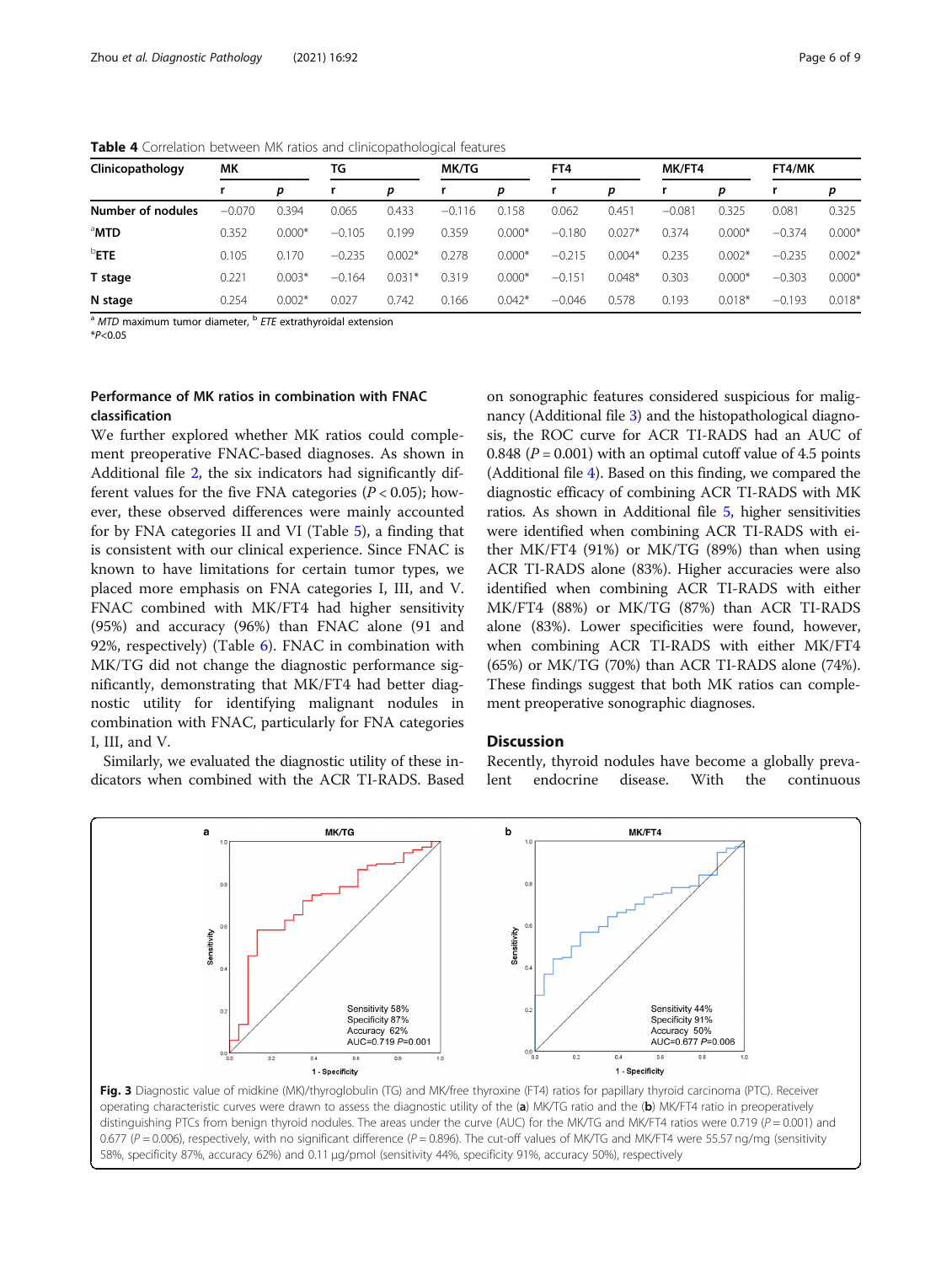| <b>Indicators</b>    | <b>FNA II</b>                 | <b>FNAVI</b>                  | P value  |
|----------------------|-------------------------------|-------------------------------|----------|
| MK (nq/ml)           | 0.23(0.01,6.14)               | 0.42(0.01,16.93)              | $0.005*$ |
| TG (ng/ml)           | 16,210.00 (147.50,552,650.00) | 4831.50 (155.00,3,224,500.00) | $0.000*$ |
| MK/TG (ng/mg)        | 16.82 (0.31,1752.56)          | 100.15 (1.52,4021.37)         | $0.000*$ |
| FT4 (pmol/L)         | 9.32 (0.42,332.90)            | 3.63 (0.33,141.30)            | $0.000*$ |
| $MK/FT4(\mu q/pmol)$ | $0.02$ $(0.001, 0.62)$        | 0.11(0.01, 8.21)              | $0.000*$ |
| $FT4/MK$ (pmol/µg)   | 44.60 (1.61,1527.88)          | 9.37 (0.12,910.94)            | $0.000*$ |
| $*P<0.05$            |                               |                               |          |

<span id="page-6-0"></span>Table 5 The expression levels of MK ratios in FNA categories II and VI

development of diagnostic techniques such as US and FNA, the proportion of malignant thyroid nodules has been increasing annually [\[20\]](#page-8-0). At present, even though FNAC is known to have a high preoperative diagnosis rate, there are still unavoidable false-negative results. In order to improve the diagnostic efficiency of indeterminate thyroid nodules, studies have focused on integrating cytological information with clinical and US risk factors of thyroid malignancy [[21\]](#page-8-0). Furthermore, several other attempts to employ novel biomarkers have been made to solve these problems.

MK, as a novel and cost-effective biomarker, has been shown to have high expression in at least 20 different types of cancer, including thyroid cancer [\[22](#page-8-0)–[26\]](#page-8-0). Elevated MK in thyroid tissue has been reported to be highly related to the presence of PTC  $[2, 12, 27, 28]$  $[2, 12, 27, 28]$  $[2, 12, 27, 28]$  $[2, 12, 27, 28]$  $[2, 12, 27, 28]$  $[2, 12, 27, 28]$  $[2, 12, 27, 28]$  $[2, 12, 27, 28]$  $[2, 12, 27, 28]$ . Kato et al. found that MK was undetectable in normal thyroid tissue; however, the positivity rate and staining intensity on immunohistochemical assays were significantly increased in PTC tissue [[12\]](#page-8-0). In addition, the grade of immunohistochemical staining for MK in thyroid tissue has been used to identify PTCs and multinodular goiters, as well as to predict the presence of metastases [\[28\]](#page-8-0). Other studies have demonstrated that MK concentrations in thyroid tissue are elevated in patients with PTCs compared to benign thyroid nodules, which can preoperatively predict tumorigenesis in highly suspicious thyroid nodules [[4,](#page-7-0) [16](#page-8-0)]. The role of MK in tumorigenesis may be related to its effects on cancer cell proliferation, cell survival, apoptosis, and epithelialmesenchymal transitions [\[29](#page-8-0)–[31\]](#page-8-0).

On the other hand, the relationship between serum MK levels and malignancy is not as clear. While Jee et al. identified a significant difference in serum MK concentrations between patients with PTCs and benign nodules, Shao et al. found conflicting results [\[2](#page-7-0), [4](#page-7-0)]. Therefore, it is possible that serum MK levels may have utility for differentiating benign thyroid nodules from PTC; however, these evaluations are likely to have a relatively lower sensitivity, specificity, and accuracy [\[32,](#page-8-0) [33](#page-8-0)]. Markedly enhanced MK expression levels in patients with various pathological conditions, especially cancers, inevitably leads to low diagnostic specificity [[22\]](#page-8-0). For this reason, we first investigated MK/FT4 in FNA washout from thyroid nodules to assess its potential to complement current preoperative diagnostic strategies. Compared with MK/TG, MK/FT4 is more convenient and feasible.

In our study, we found that both MK/FT4 and MK/ TG may be equally useful as biomarkers for quantitative diagnoses of PTC, particularly for cytologically indeterminate thyroid nodules. Furthermore, although we did not identify a significant relationship between MK levels and extrathyroidal invasion, MK levels were significantly associated with T and N staging, which is consistent with findings of previous studies [\[2](#page-7-0), [16](#page-8-0), [34](#page-8-0)]. We also found that MK/TG and MK/FT4 were closely associated with MTD, ETE, T stage, and N stage. These findings further strengthen the importance of these ratios as potential biomarkers, demonstrating they may play critical roles in predicting PTC risk.

The success of preoperative diagnostic evaluations using FNAC and US examinations mainly depends on the experience of pathologists and radiologists and the level of care offered by hospitals. Fortunately, the ratio method proposed in this study may reduce the relative

Table 6 Diagnostic utility comparison of MK ratios in combination with FNAC

|                          | Sensitivity (%) | Specificity (%) | PPV(%) | $P$ NPV $(%)$ | Accuracy (%) |  |  |  |
|--------------------------|-----------------|-----------------|--------|---------------|--------------|--|--|--|
| <b>FNA</b>               | 91              | 100             | 100    | 67            | 92           |  |  |  |
| MK/TG (ng/mg)            | 36              | 100             | 100    | 22            | 46           |  |  |  |
| MK/FT4 (µg/pmol)         | 18              | 100             | 100    | 18            | 31           |  |  |  |
| $FNA + MK/TG$ (ng/mg)    | 91              | 100             | 100    | 67            | 92           |  |  |  |
| $FNA + MK/FT4 (µg/pmol)$ | 95              | 100             | 100    | 80            | 96           |  |  |  |

<sup>a</sup> PPV positive predictive value, <sup>b</sup> NPV negative predictive value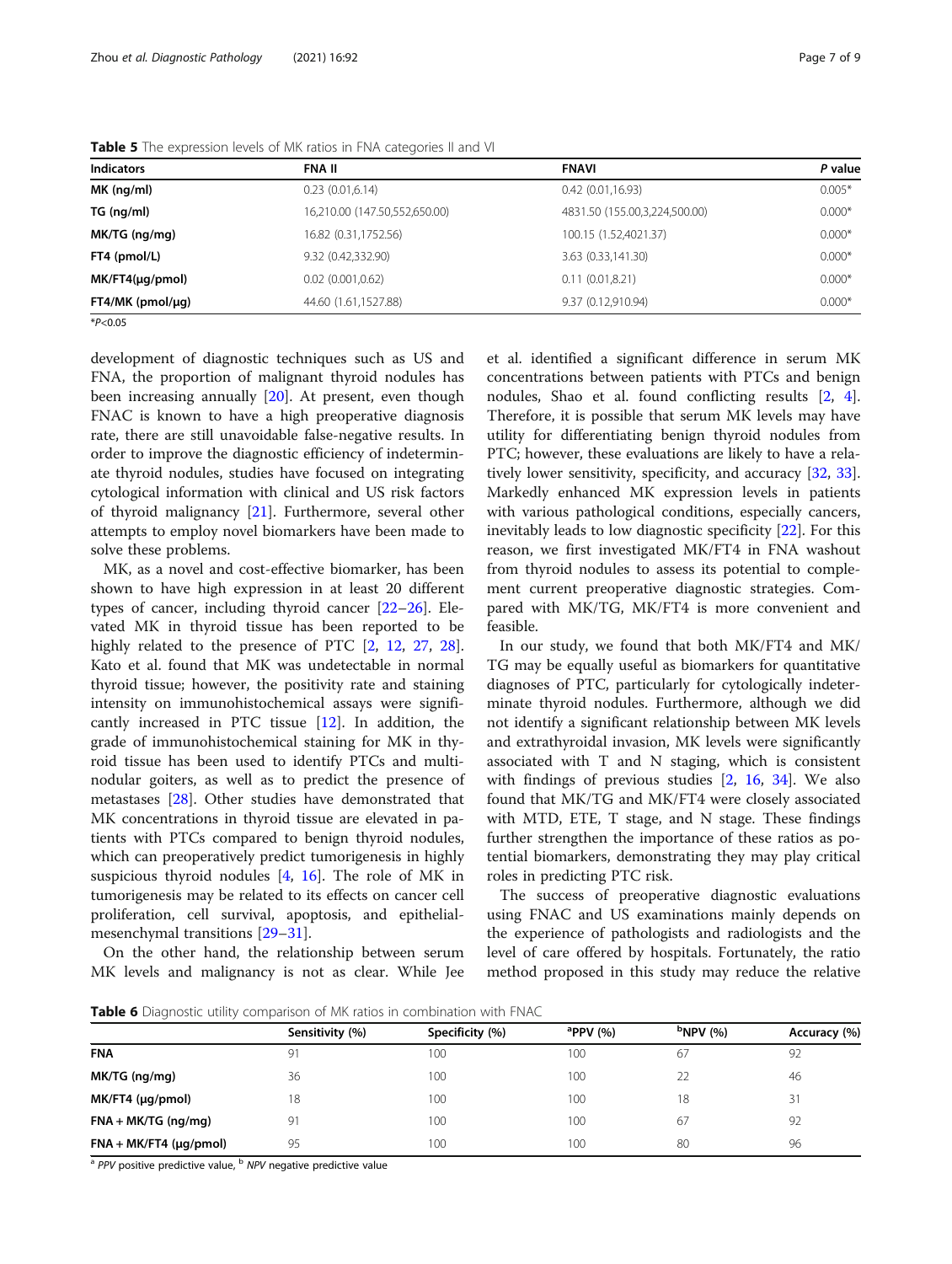<span id="page-7-0"></span>impact of operator-dependent FNAC and US. This study demonstrated that FNAC combined with MK/FT4 had superior diagnostic performance than FNAC alone for nodules classified as either FNA I, III or V. In addition, US in combination with either MK/TG or MK/FT4 had an improved preoperative diagnostic performance than US alone. Therefore, MK/FT4 may be a better quantitative biomarker than MK/TG and may have utility as a complementary cytological diagnostic tool, a finding that certainly should be further explored in future studies.

Finally, this study has some limitations. First, there were significant efforts to improve the diagnostic workup of indeterminate thyroid nodules, including the use of US classification systems, the combination of US and cytological features, and the use of elastography. Novel biomarkers should be competitive in terms of costeffectivenes with currently available procedures. Secondly, the cost and feasability of MK measurement in FNAs is a necessary issue to analyze in the future.

#### Abbreviations

AUC: Area under curve; BRAF: V-raf murine sarcoma viral oncogene homolog B1; ETE: Extrathyroidal extension; FNAC: Fine-needle aspiration cytology; FT4: Free thyroxine; MK: Midkine; MTD: Maximum tumor diameter; NPV: Negative predictive value; PPV: Positive predictive value; ROC: Receiver operating characteristic curve; Tg: Thyroglobulin; US: Ultrasound

## Supplementary Information

The online version contains supplementary material available at [https://doi.](https://doi.org/10.1186/s13000-021-01150-y) [org/10.1186/s13000-021-01150-y](https://doi.org/10.1186/s13000-021-01150-y).

Additional file 1. Diagnostic utility of midkine ratios for identifying malignant thyroid nodules.

Additional file 2. The expression levels of midkine ratios in different fine-needle aspirate categories.

Additional file 3. Sonographic features considered suspicious.

Additional file 4. Diagnostic ability of the American College of Radiology Thyroid Imaging Reporting and Data System (ACR TI-RADS) for distinguishing papillary thyroid carcinomas (PTCs) from benign nodules. Receiver operating characteristic curves were drawn based on the cumulative score of five sonographic features for assessing the diagnostic capability of ACR TI-RADS. The area under the curve (AUC) of ACR TI-RADS was 0.848 ( $P = 0.001$ ) with a cut-off value of 4.5 points.

Additional file 5:. Diagnostic utility comparison of midkine ratios in combination with the American College of Radiology Thyroid Imaging Reporting and Data System.

#### Acknowledgments

Not applicable.

#### Authors' contributions

LZ contributed to the study conception and design. Material preparation, data collection and analysis were performed by NL, JJ, and YF. The first draft of the manuscript was written by JJ and all authors commented on previous versions of the manuscript. GD and NL contributed to manuscript review and editing. HS was responsible for project administration and supervision. All authors read and approved the final manuscript.

#### Funding

This work was supported by the National Nature Science Foundation of China [81972499, 81702651]; Jilin University Bethune Project [2020B14]; the Jilin Province Science and Technology Development Program

[20190201275JC]; and the Program of Jilin Provincial Finance Department [2018SCZ007].

## Availability of data and materials

The datasets used and/or analyzed during the current study are available from the corresponding author on reasonable request.

# **Declarations**

#### Ethics approval and consent to participate

Study protocols were approved by the China-Japan Union Hospital Institutional Review Board.

#### Consent for publication

Informed consent from the participants or their guardians was obtained.

#### Competing interests

The authors declare that they have no competing interests.

#### Author details

<sup>1</sup> Division of Thyroid Surgery, Jilin Provincial Key Laboratory of Surgical Translational Medicine, Jilin Provincial Precision Medicine Laboratory of Molecular Biology and Translational Medicine on Differentiated Thyroid Carcinoma, The China-Japan Union Hospital of Jilin University, 126 Xiantai Street, Changchun City 130033, Jilin Province, China. <sup>2</sup>Division of General and Endocrine Surgery, Istituto Auxologico Italiano IRCCS, Department of Medical Biotechnology and Translational Medicine, University of Milan, Milan, Italy. <sup>3</sup> Division Of Laboratory Medicine Center, The China-Japan Union Hospital of Jilin University, Changchun City, Jilin Province, China.

# Received: 2 July 2021 Accepted: 21 September 2021 Published online: 25 October 2021

#### References

- 1. Kadomatsu K, Kishida S, Tsubota S. The heparin-binding growth factor midkine: the biological activities and candidate receptors. J Biochem. 2013; 153(6):511–21.
- 2. Shao H, Yu X, Wang C, Wang Q, Guan H. Midkine expression is associated with clinicopathological features and BRAF mutation in papillary thyroid cancer. Endocrine. 2014;46(2):285–91.
- Ikematsu S, Okamoto K, Yoshida Y, Oda M, Sugano-Nagano H, Ashida K, et al. High levels of urinary midkine in various cancer patients. Biochem Biophys Res Commun. 2003;306(2):329–32.
- 4. Jee YH, Celi FS, Sampson M, Sacks DB, Remaley AT, Kebebew E, et al. Midkine concentrations in fine-needle aspiration of benign and malignant thyroid nodules. Clin Endocrinol. 2015;83(6):977–84.
- 5. American Thyroid Association Guidelines Taskforce on Thyroid N, Differentiated Thyroid C, Cooper DS, Doherty GM, Haugen BR, Kloos RT, et al. Revised American Thyroid Association management guidelines for patients with thyroid nodules and differentiated thyroid cancer. Thyroid. 2009;19(11):1167–214.
- 6. Patel HH, Goyal N, Goldenberg D. Imaging, genetic testing, and biomarker assessment of follicular cell-derived thyroid cancer. Ann Med. 2014;46(6): 409–16.
- 7. Garino F, Deandrea M, Motta M, Mormile A, Ragazzoni F, Palestini N, et al. Diagnostic performance of elastography in cytologically indeterminate thyroid nodules. Endocrine. 2015;49(1):175–83.
- 8. Pacini F, Fugazzola L, Lippi F, Ceccarelli C, Centoni R, Miccoli P, et al. Detection of thyroglobulin in fine needle aspirates of nonthyroidal neck masses: a clue to the diagnosis of metastatic differentiated thyroid cancer. J Clin Endocrinol Metab. 1992;74(6):1401–4.
- 9. Giovanella L, Ceriani L, Suriano S, Crippa S. Thyroglobulin measurement on fine-needle washout fluids: influence of sample collection methods. Diagn Cytopathol. 2009;37(1):42–4.
- 10. Martins-Costa MC, Maciel RMB, Kasamatsu TS, Nakabashi CCD, Camacho CP, Crispim F, et al. Clinical impact of thyroglobulin (Tg) and Tg autoantibody (TgAb) measurements in needle washouts of neck lymph node biopsies in the management of patients with papillary thyroid carcinoma. Arch Endocrinol Metab. 2017;61(2):108–14.
- 11. Sohn YM, Kim MJ, Kim EK, Kwak JY. Diagnostic performance of thyroglobulin value in indeterminate range in fine needle aspiration